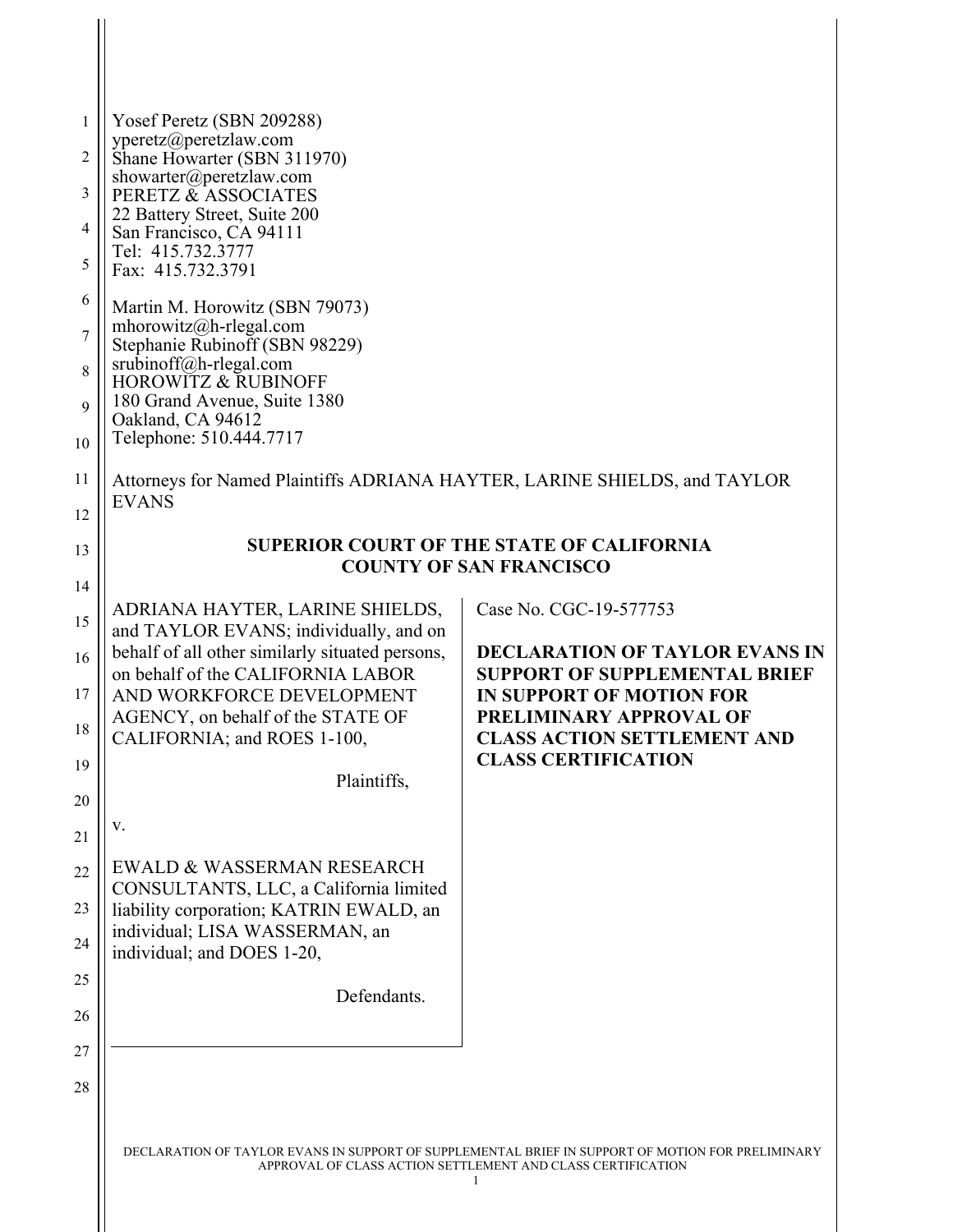I, Taylor Evans, declare as follows:

1

2

3

4

5

6

7

8

9

10

11

12

13

14

15

16

17

18

19

20

21

22

23

24

25

26

27

1. I make this declaration in support of Plaintiffs ADRIANA HAYTER, LARINE SHIELDS, and TAYLOR EVANS; individually, and on behalf of all other similarly situated persons, on behalf of the CALIFORNIA LABOR AND WORKFORCE DEVELOPMENT AGENCY, on behalf of the STATE OF CALIFORNIA; and ROES 1-100's ("Plaintiffs") Supplemental Brief in Support of Motion for Preliminary Approval of Class Action Settlement and Class Certification. The facts set forth in this declaration I know to be true of my own personal knowledge, except where facts are stated to be based on information and belief, and those facts I believe to be true. If called as a witness I could and would testify competnetnly to the matters set forth in this declaration.

2. I worked for Defendant EWALD & WASSERMAN RESEARCH CONSULTANTS, LLC ("E&W"), co-owned by Defendants KATRIN EWALD and LISA WASSERMAN as a Telephone Interviewer from approximately May 2014 to December 2014, where I was paid \$14 per hour. I believe I am an adequate class member representative because I was subject to the same employment practices and policies as the Class Members from E&W.

3. As a Telephone Interviewer, I worked shifts of approximately 6-8 hours per day. My work schedule varied widely depending on the projects I was assigned, and I worked anywhere between 20-40 hours per week depending on the project I was working on.

*E&W's Unlawful Policies Relating to Meal Periods, Rest Periods, Overtime, and Sick Leave*

4. During my employment with E&W, I never clocked out for my 10-minute rest breaks, in accordance with E&W's policy that employees did not need to click-out for their 10-minute rest breaks. I did clock out whenever I took 30-minute meal breaks.

5. I was routinely forced to work through my 30-minute meal breaks. I estimate that I was only afforded the time to take a 30-minute meal break about twice per month, because E&W was adamant about getting the requisite number of calls made each day.

6. In fact, I was routinely told by E&W managers to "hurry up" when I took breaks, or to "make it quick." One of my supervisors, Kevin (last name unknown), would get angry with E&W employees who took breaks, including myself. If an employee was in the bathroom for too long, that employee would be verbally reprimanded. This happened nearly every day that I worked at E&W.

28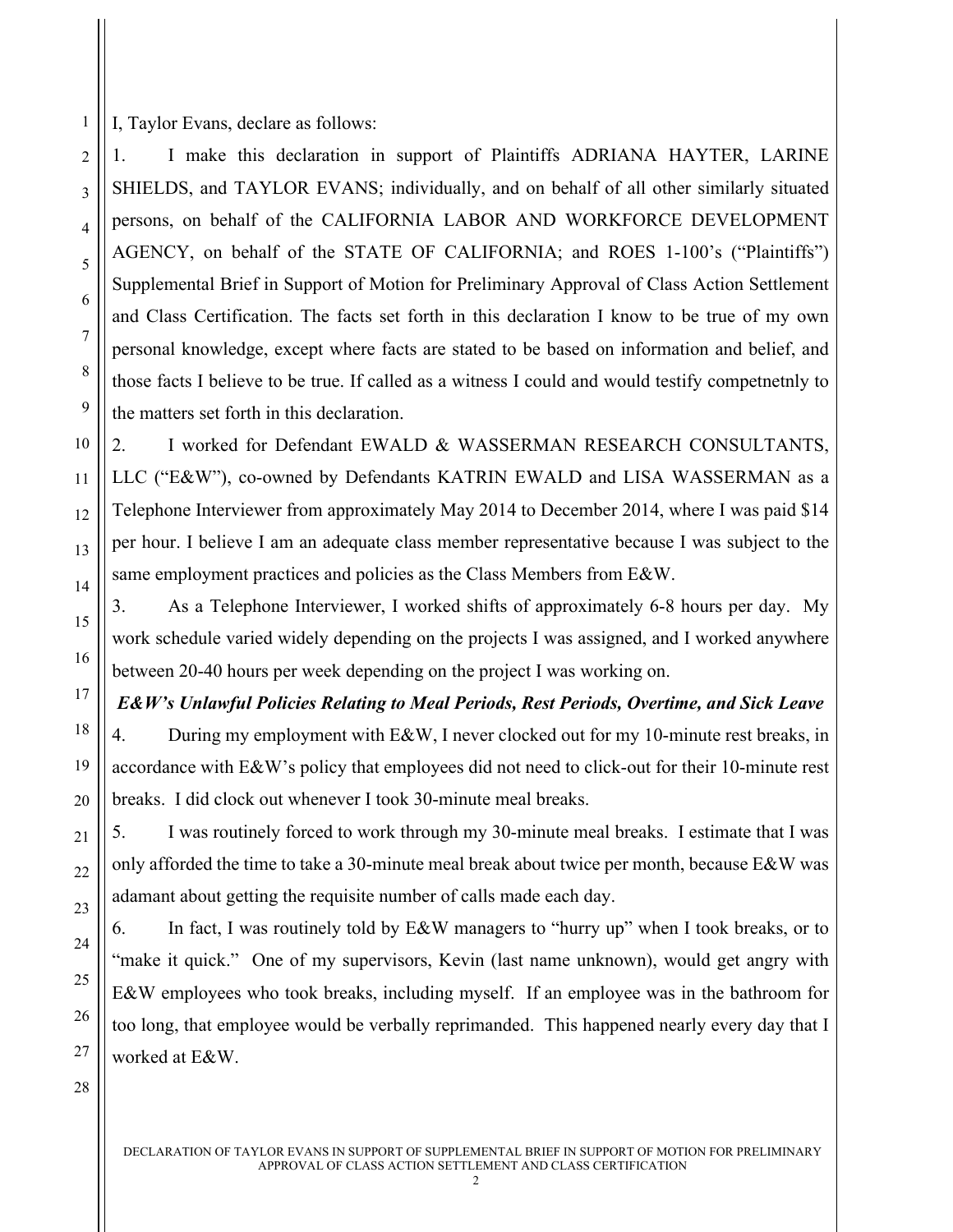7. I never waived my right to a 30-minute meal break. E&W never provided me with any forms regarding a waiver of my 30-minute meal breaks, nor asked for any other indication that I ever waived a 30-minute meal break.

1

2

3

4

5

6

7

8

9

10

11

12

13

14

15

16

17

18

19

20

21

22

23

24

25

26

27

28

8. I was routinely forced to work through my 10-minute rest breaks. I estimate that I was only afforded the time to take a 10-minute rest break about twice per week.

9. I was sick enough to be absent from work on at least two occasions, and as a result I went unpaid. It was my understanding that E&W did not provide any paid sick leave.

10. I had worked for more than 90 days and for more than 30 hours for E&W in a single calendar year, at the time I tried to use paid sick leave, and had those requests denied.

11. Even though I worked overtime and through meal breaks, I never received premium pay for that work.

## *E&W's Manipulation of Evans' Timekeeping Records*

12. As a Telephone Interviewer, I lacked any access to my own timekeeping records and had to ask a supervisor to access those records.

13. While working at E&W, I noticed that several of my paychecks were irregular and sometimes paid me less money than I earned in a given pay period and/or reflected that I worked fewer hours in a pay period than I actually did. I noticed this problem because I independently kept track of the amount of hours that I worked per day and these hours sometimes did not correspond to the pay that I received for the corresponding pay period.

14. I did not complain about this issue to my supervisors because I attributed the issue to mathematical miscalculations on my part or errors in my memory.

15. Upon information and belief, I now believe and assert that E&W had unilaterally changed my time entries throughout my employment to falsely reflect that I had taken meal and rest breaks when I had not done so, or to falsely reflect that I had worked less hours than I actually worked.

16. E&W concealed from me almost all of the changes it made to my timekeeping records.

17. I never consented to the alterations or modifications of my timekeeping records.

18. As a result of these practices, my regular time and overtime was not always reported on my pay records and I was regularly not paid for all hours worked, overtime work, or compensated when I was forced to work through meal or rest breaks.